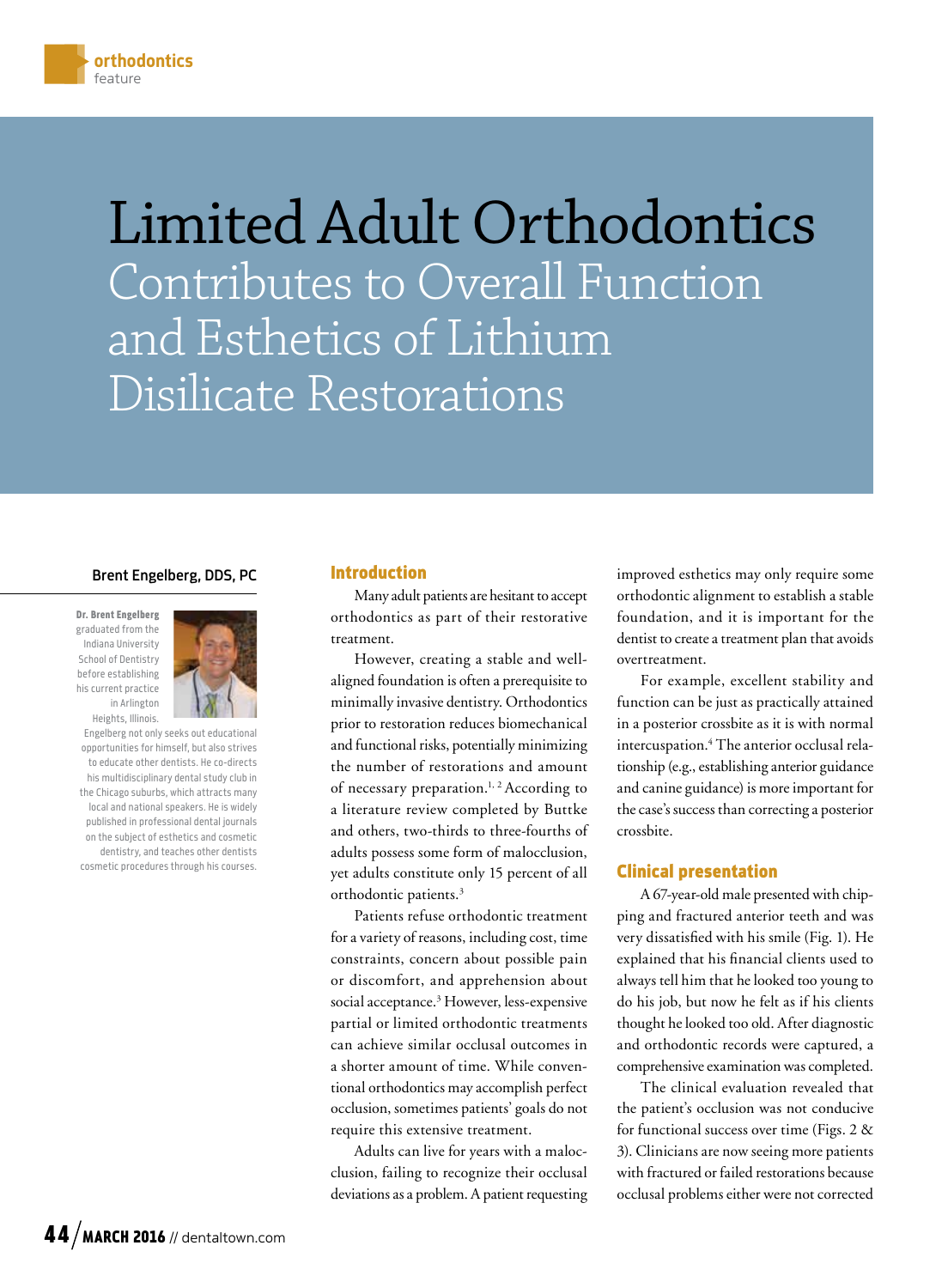initially or actually developed as a result of a restorative treatment.<sup>5</sup>

The anterior maxillary and mandibular teeth were severely worn, chipped, and breaking, which interfered with anterior guidance (Fig. 4). The patient exhibited arch-form discrepancies, esthetic issues, and failing dentistry (Figs. 5 & 6). The patient also had two fractured posterior teeth and exhibited a posterior crossbite (Fig. 7). Without intervention, multiple teeth would soon or eventually fail or fracture, increasing the patient's negative perception of his cosmetic issues.

Although the patient's goal was to look younger, a stable and predictable foundation was necessary in order to improve his esthetics for the long term. Pre-prosthetic orthodontics (complete or limited) followed by restorative dentistry was recommended to establish a stable foundation for long-term success. Although restorative dentistry alone could be completed for the interim, it was not a predictable long-term solution.

Extraction of the third molars was also recommended to allow more room for proper alignment. Eruption of the lower third molars has been found to exert a force on the neighboring teeth.<sup>6,7</sup> More recent studies have hypothesized that the third molar may conduct an anterior component of force down the dental arch, which can result in tooth rotation and misplacement. It was the author's opinion that extraction of the three remaining third molars was necessary, since they could potentially cause occlusal interference issues after completion of the case.

The dentist and orthodontist discussed the case, and while complete orthodontics would have provided a full-mouth change, it would take more time than the patient would accept. The orthodontist predicted that after one year of treatment using limited orthodontics, the mandatory occlusal and functional issues could be corrected to the point where an esthetically pleasing case would also physically withstand masticatory forces.

Prior to starting orthodontics, the fractured teeth #14 and #20 were provisionalized



*Preoperative full-face view of 67-year-old patient who desired a more youthful appearance.* 



*Preoperative smile view revealing asymmetries and excessive wear.*



*Left-lateral preoperative view of the patient's smile.*



*Retracted preoperative view revealing harmful occlusal relationships.*



*Preoperative retracted view revealing broken incisal edges and poor esthetics.*



*Occlusal view of the preoperative maxillary arch with fractured molar and severe wear on the anterior teeth.*



*Preoperative occlusal view of the mandibular arch with two fractured teeth and severe wear on the anterior teeth.* 



*Anterior view after the completed orthodontics improved alignment and overjet.* 



*Occlusal view of the maxillary arch after completed orthodontics improved arch form.*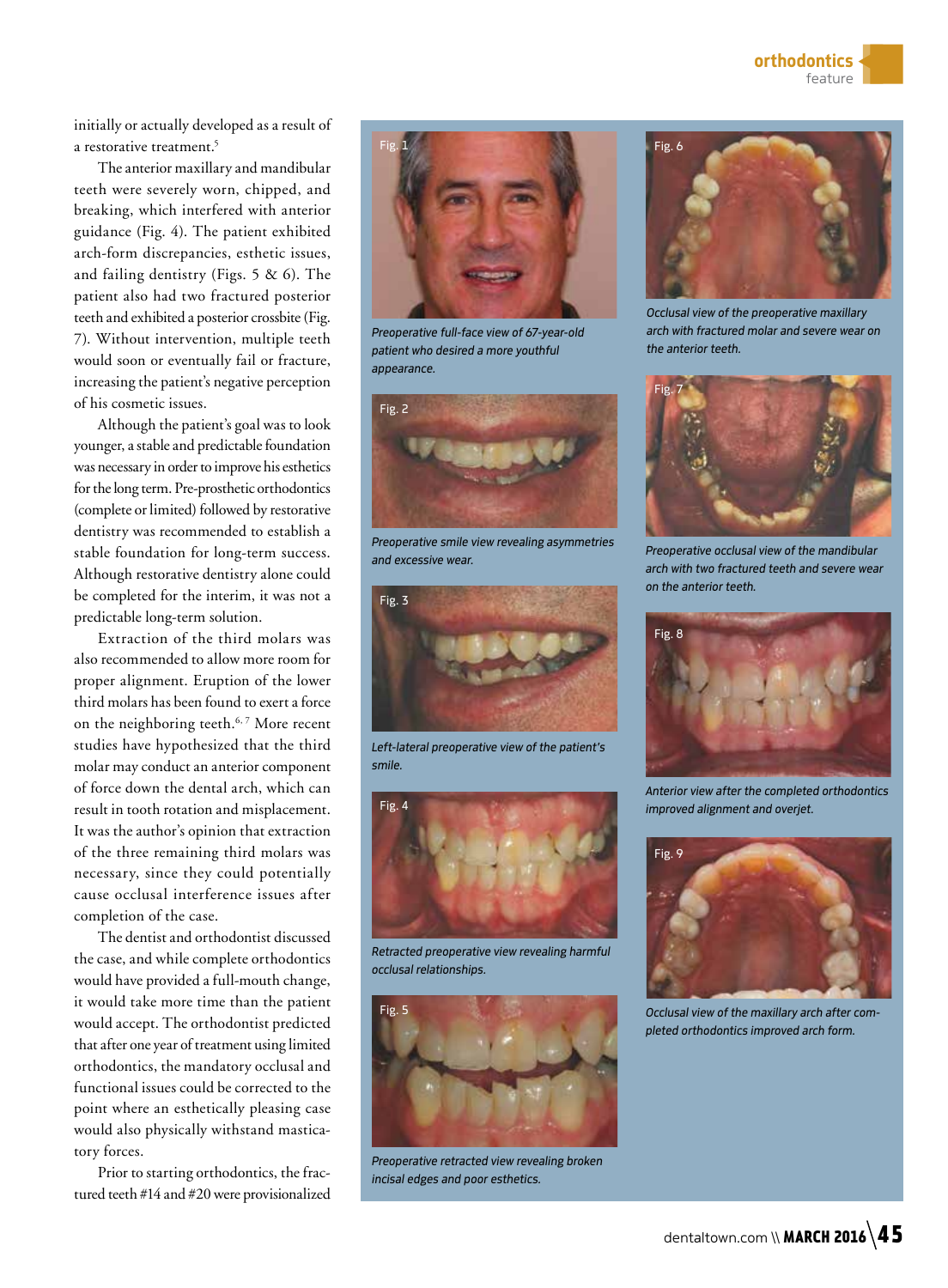

(Protemp, 3M ESPE), with the provisionals seated with adhesive resin cement (RelyX, 3M ESPE) for a secure bond throughout the duration of the orthodontic treatment. The unnecessary and potentially interfering teeth #1, #17, and #32 were then extracted. The orthodontic treatment was started and progressed smoothly for the next year.

At the conclusion of orthodontic work (Fig. 8, pg. 45), centric relation and centric occlusion were checked to ensure there was no interference to closure from the remaining posterior crossbite (Fig. 9, pg. 45).

Diagnostic photographs and impressions were made in order to fabricate a wax-up of the proposed final restorations. The teeth were prepared with a series of diamond burs (Komet USA), and shades were taken for the final restorations (040) (Figs. 10 &



*Bite registration was captured after the maxillary and mandibular preparations were completed.*



*Close-up view of the completed mandibular preparations.*



*The provisional restorations were seated and the occlusion verified.*

11). The wax-up and a matrix (Sil-Tech, Ivoclar Vivadent) were used to create the new provisional restorations (Luxatemp, DMG America). Using composite polishers (Astropol, Ivoclar Vivadent), the provisional restorations were polished (Fig. 12).

After one week, the provisionals were checked for function and esthetics, and photographs were taken (Fig. 13). The patient requested specific changes and the appropriate adjustments were made to the provisional models. The changes were also incorporated into the laboratory wax-up for the final restorations.

Due to the previous tooth fractures, the final restorations required a high-strength material to withstand mastication forces. Lithium disilicate (IPS e.max, Ivoclar Vivadent) was selected because of its flexural strength and enhanced esthetics for both



*Full-face smile view of the provisional restorations. Photographs of the seated provisionals were captured for accurate laboratory communication.*



*The seating and bonding of the mandibular restorations were cleanly performed with the isolating combination of a retractor (OptraGate, Ivoclar Vivadent) and mouthpiece (Isolite Systems).*

Offering patients alternative options to conventional orthodontics such as limited orthodontics can encourage patients to choose orthodontics as part of their restorative treatment plan.

posterior and anterior restorations. The restorations were fabricated, cut back, and layered in the laboratory, and returned to the practice.

Isolation was essential when seating this case because the teeth needed to be kept dry to achieve effective bonding. A retractor (OptraGate, Ivoclar Vivadent) worked well for the preparation and seating of the maxillary arch. However, the saliva ducts behind the lower incisors and the likely movement of the tongue threatened to compromise seating of the mandibular arch and the entire case. Combining a retractor and a mouthpiece (Isolite Systems) created an ideal working field, as well as facilitated suctioning of saliva and tongue retraction (Fig. 14).

The teeth were cleaned with chlorhexidine pumice (Consepsis, Ultradent Products), and the restorations were tried in using a try-in gel (Variolink Veneer, Ivoclar Vivadent). After approval, the teeth and restorations were cleaned again. The teeth were etched (Ultra-Etch, Ultradent Products), rinsed, and then dried.

Desensitizer (Systemp.desensitizer, Ivoclar Vivadent) was applied to the preparations and air-thinned. Adhesive (ALL-BOND 3, Bisco) was then placed on the preparations, air-thinned, and light-cured with an LED curing light (Bluephase, Ivoclar Vivadent) for 15 seconds. Luting composite in shade *Continued on p. 48*